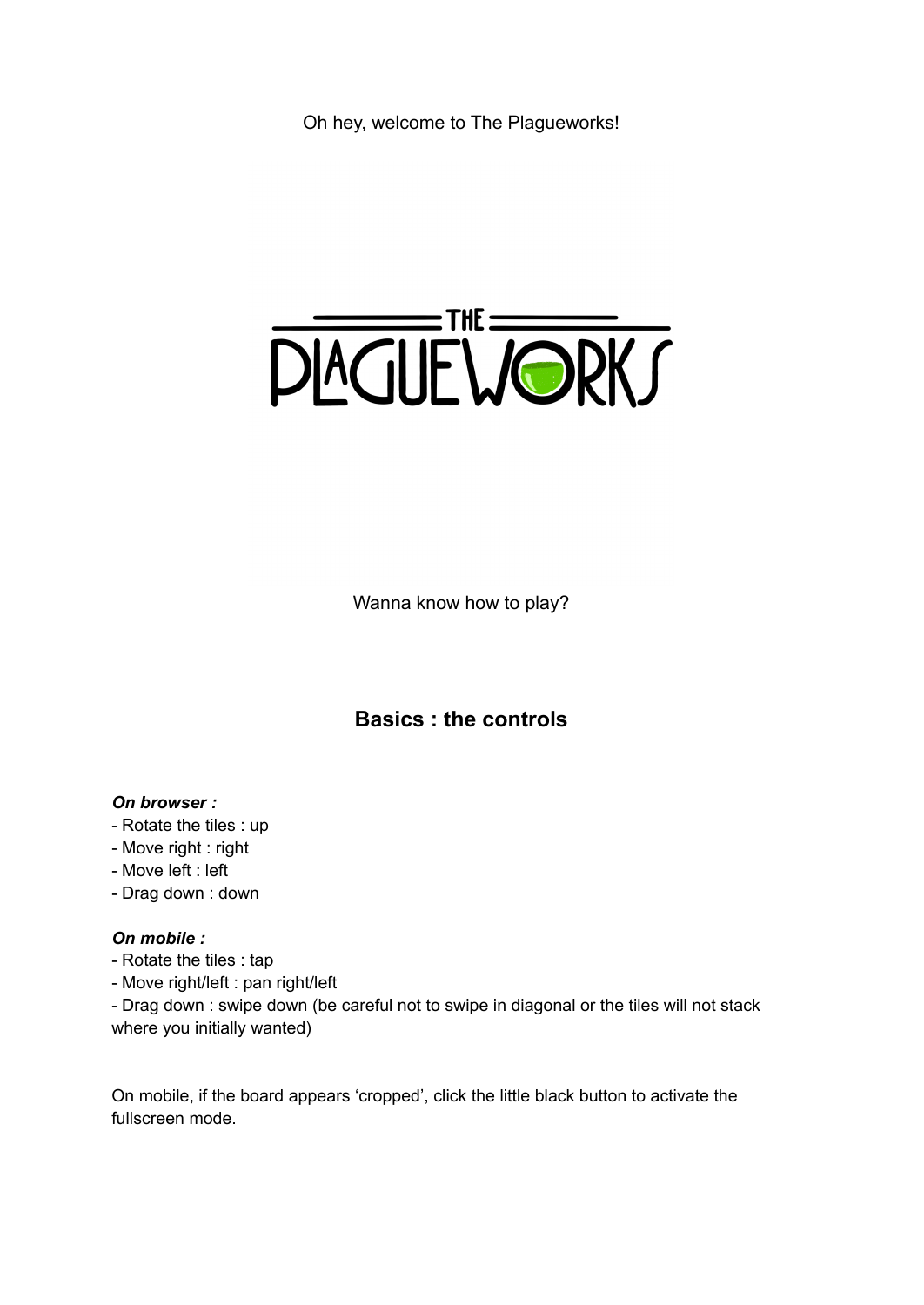## **The bonuses**



These little things can be very helpful when things start to be messy. Let's see how they work : *First (pink)* : rerolls the incoming tiles *Second (blue)* : kills the weakest reagent on the board *Third (purple)* : destroys the entire lowest line

Still not sure about how to use them?

Let's see the *reroll* first.



If you don't want the incoming tiles (let's say, a rock arrives but you don't want to put it down because the others on the board aren't available to match), click on the pink to reroll them. The 2 incoming combinations will be rolled anew. Pray the RNG god!

Now to see the *weak killer* one.



Want to get rid of these isolated piles of mud? The second bonus is the one you want : click on the blue to remove each entity of the weakest reagent on the board. Not sure about what is the weakest? Double check the unlocked reagents list on the left side of the board!

#### Lastly, the *line destroyer*.



It may be the most intuitive bonus. Just click the purple one to see the entire lowest line disappear. Very helpful when things start to pile high!